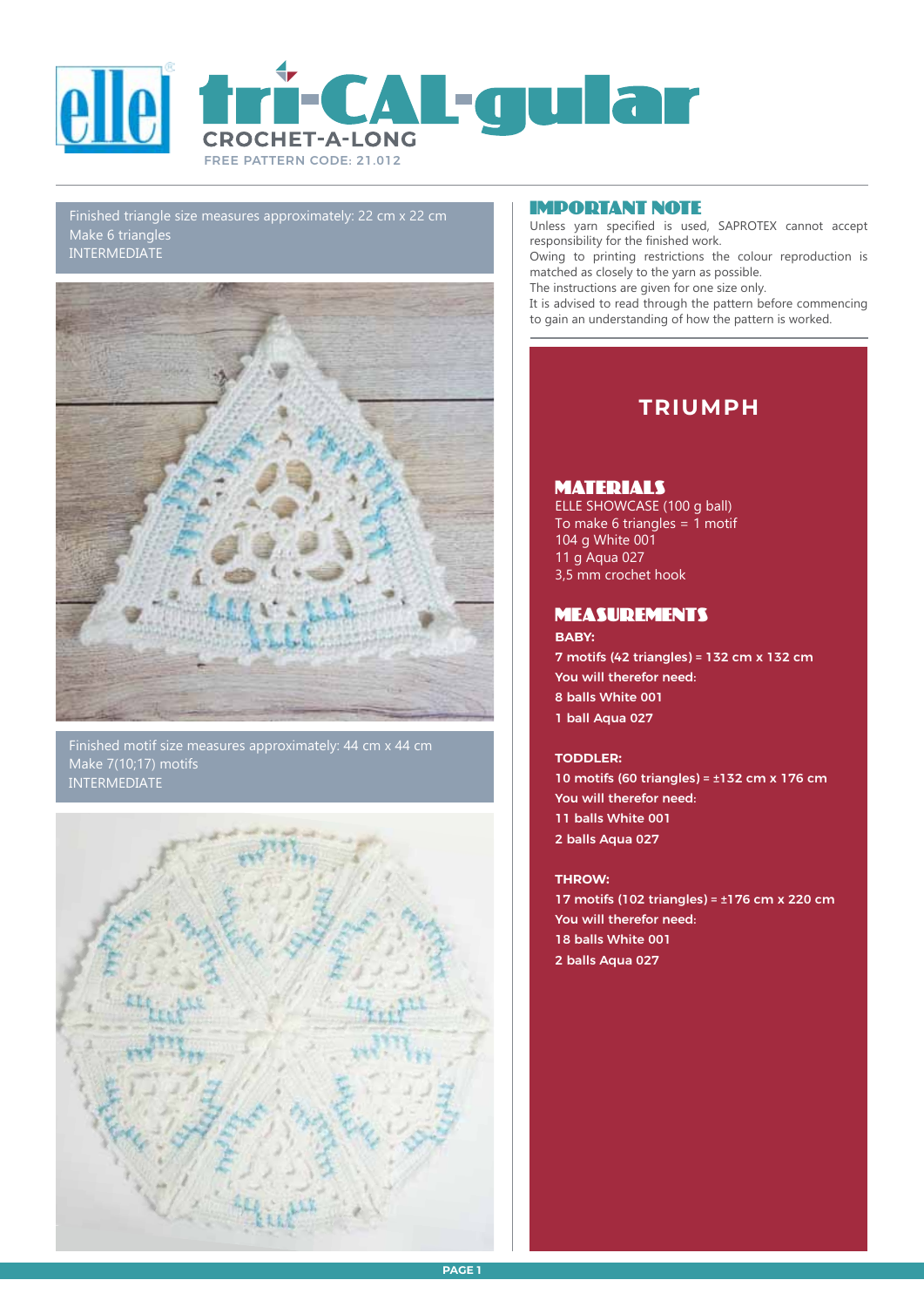

## Tension

Is not essential. As long as all triangles are worked in an even tension, they should be approximately the same size.

## Abbreviations

#### **This pattern uses UK crochet terminology**

**beg** = begin(ning) **slst** = slip stitch  $ch = chain$  **st(s)** = stitch(es) **chsp** = chain space **tog** = together **dc** = double crochet **tr** = treble **rnd** = round

**rep** = repeat **yoh** = yarn over hook

### SPECIAL STITCHES

**picot** = work a double crochet, 2ch, insert hook through front loop and vertical bar of base stitch, yoh  $\mathbb{R}$  and pull through all loops on hook

**popcorn** = work 4 treble in indicated place, remove hook and insert into first treble and dropped loop, yoh and pull though loops on hook {NOTE: For popcorn at beg of rnd, work 3ch, 3tr in indicated place, remove hook and insert into top of 3ch and dropped loop, yoh and pull though loops on hook}

## colour change note

Change colour neatly before completing last stitch by pulling new colour through stitch on hook.

## MAGIC RING

Wrap the yarn twice around your index and middle fingers, insert hook under the strands and pull through a loop. Slip the yarn from your fingers and work one chain stitch to secure the ring. Once you have worked the first round, pull on the shorter end to pull the ring closed.



## INSTRUCTIONS

#### **1ST TRIANGLE:**

Using a 3,5 mm hook and White beg with a magic ring. **1st rnd:** 6dc in ring, slst in first dc.

**2nd rnd:** 3ch (= 1tr) 2tr in same dc, (5ch, miss 1dc, 3tr in next dc) twice, 5ch, slst in top of 3ch.

**3rd rnd:** 1dc in same place as slst, \*3ch, 2tr in next tr, 3ch, 1dc in next tr, (3dc, picot, 3dc) in 5chsp\*\*, 1dc in next tr, rep from \* around ending at \*\*.

**4th rnd:** \*3dc in 3chsp, dc2tog over next 2tr, 3dc in 3chsp, 5ch, 1tr in picot, 5ch, rep from \* around.

**5th rnd:** \*3dc, picot, 3dc, 5dc in 5chsp, picot in tr, 5dc in 5chsp, rep from \* around.

**6th rnd:** 3dc, (5ch, miss picot, 8dc) 5 times, 5ch, miss picot, 5dc, slst in first and next dc.

**7th rnd:** 5ch (= 1tr and 2ch), \*1dc in 3rd of 5ch, 2ch, (miss 1dc, 1tr in next dc, 1ch) 3 times, 1tr in next dc, (3tr, 3ch, 3tr) in 5chsp, 1tr in dc\*\*, (1ch, miss 1dc, 1tr in next dc) 3 times, 2ch, rep from \* around ending at \*\*, (1ch, miss 1dc, 1tr in next dc) twice, 1ch, slst in 3rd of 5ch.

**8th rnd:** 1dc in same place as slst, \*2dc in 2chsp, 1dc, 2dc in next 2chsp, (using White 1dc in tr, using Aqua 1tr in missed dc of 7<sup>th</sup> rnd) 3 times, using White 4dc, (2dc, 3ch, 2dc) in 3chsp, 4dc\*\*, (using Aqua 1tr in missed dc of 7<sup>th</sup> rnd, using White 1dc in tr) 3 times, rep from \* around ending at \*\*, (using Aqua 1tr in missed dc of 7th rnd, using White 1dc in tr) twice, using Aqua 1tr in missed dc of 7<sup>th</sup> rnd, using White slst in first and next dc. **9th rnd:** 4ch (= 1tr and 1ch), (miss 1dc, 1tr in next dc, 1ch) twice, \*miss 1dc, 11tr, (2tr, 5ch, 2tr) in 3chsp, 11tr\*\*, (1ch, miss 1dc, 1tr in next dc) 3 times, 1ch, rep from \* around ending at \*\*, 1ch, slst in 3rd of 4ch.

10<sup>th</sup> rnd: Using White, 1dc in same place as slst, (using Aqua 1tr in missed dc of 9th rnd, using White, 1dc in tr) 3 times, \*12dc, (2dc, 2ch, popcorn, 2ch, 2dc) in 5chsp, 13dc\*\*, (using Aqua 1tr in missed dc of 9<sup>th</sup> rnd, using White, 1dc in tr) 4 times, rep from \* around ending at \*\*, using Aqua 1tr in missed dc (slst) of 9th rnd.

**11th rnd:** 2dc, (picot, 3dc) 4 times, \*picot, 2dc, 2dc in 2chsp, 2ch, popcorn in popcorn, 2ch, 2dc in 2chsp, 2dc\*\*, (picot, 3dc) 8 times, rep from \* around ending at \*\*, (picot, 3dc) 3 times, picot, 1dc, slst in first dc. Fasten off.

**2ND TO 5TH TRIANGLE JOINING:**

Work as for 1<sup>st</sup> triangle to end of 10<sup>th</sup> rnd.

**11th rnd:** 2dc, (picot, 3dc) 4 times, picot, 2dc, 2dc in 2chsp, 2ch, popcorn in popcorn, 1ch, insert hook into a st of previous triangle popcorn and pull through loop on hook, 3ch, 2dc in